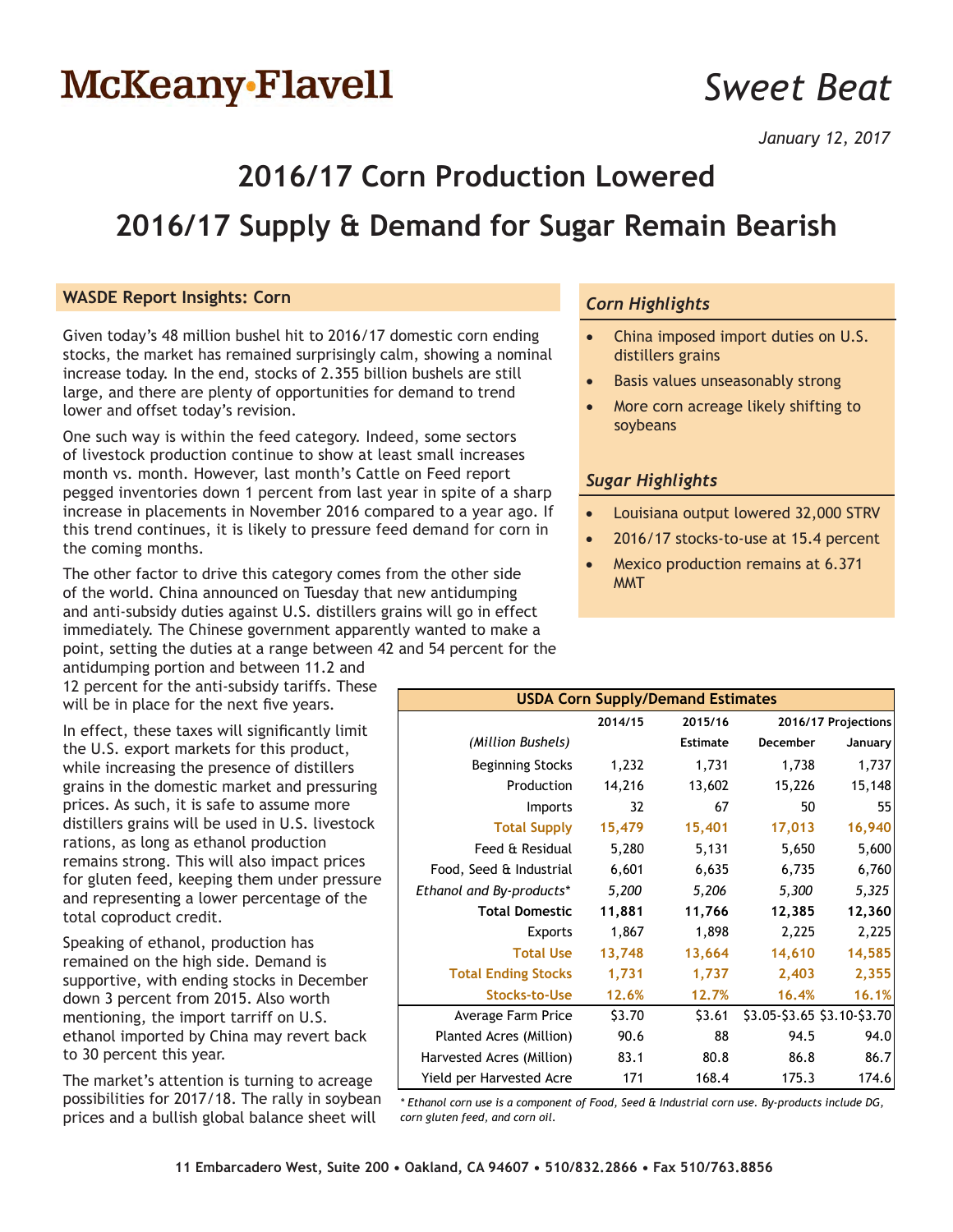*Page 2*

likely motivate farmers to shift more acreage away from corn in favor of soybeans. Significant improvements in soybean yields and lower input costs could also incentivize more soybean plantings. Lastly, it is possible as many as 3.7 million acres of lost wheat acreage could be shifted toward corn and soy. Depending on how things all pan out, the reduction of corn acreage versus the current year could be as little as 2 million acres.

Nevertheless, the situation still appears to be bearish for corn. Even if acreage fell to 89 million planted acres and yields declined to 171 bushels per acre in 2017, total supply could surpass 16.35 billion bushels. Projecting 2017/18 ending stocks at this point is an iffy proposition, but we would need only a minor reduction in exports to come in around 2.0 billion bushels again.





Lastly, corn basis is surprisingly strong in spite of a market swimming in corn. For the time being, it appears farmers are content with storing it, hoping for better prices down the road. Today's market reaction might be a much needed wake-up call to motivate movement from producers and elevators. Between now and planting season, there should be a major move of corn to processors, providing basis pressure counter to typical seasonal dynamics.

#### **Corn Used for Ethanol Production, Monthly**

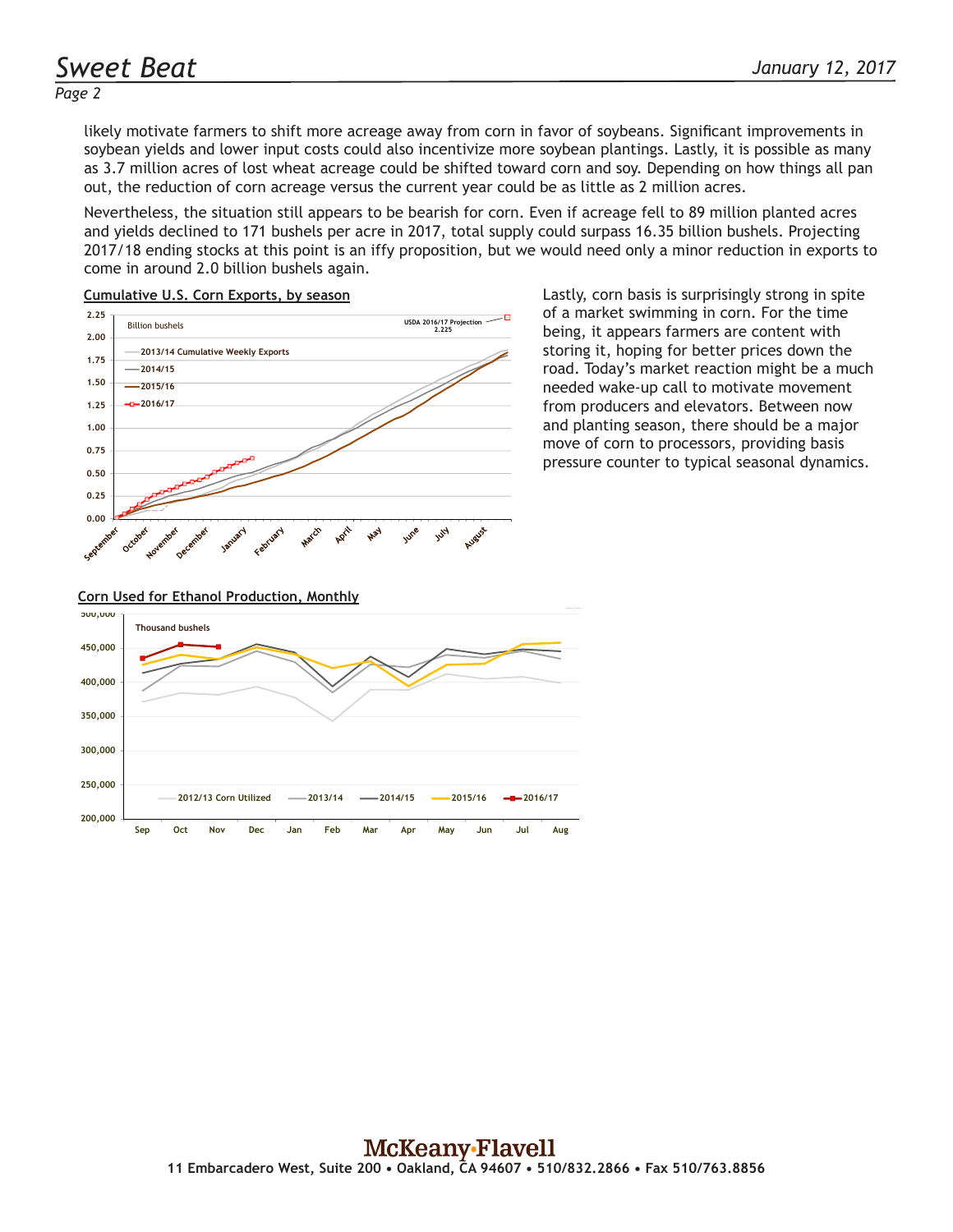#### **WASDE Report Insights: Sugar**

As is typical for a January WASDE report, USDA made only minor revisions to 2016/17 projections. Production was lowered 29,000 short tons, raw value (STRV) as Louisiana production was lowered 32,000 STRV, only partly offset by a 2,000 STRV increase in Texas.

After minor adjustments to imports, total supply was lowered 31,000 STRV. With demand estimates also unchanged, ending stocks were lowered to 1.881 million STRV, yielding a 15.4 percent stocks-to-use (STU) ratio.

Mexican sugar estimates were also mostly unchanged, with production still placed at 6.37 million metric tons (MMT) and ending stocks at a somewhat bearish 1.23 MMT.

With Mexico's export limit all but locked in at only 972,000 MT under the Suspension Agreements—more sugar than needed to reach the target STU of 13.5 percent—the trade will be more interested in the politics and negotiations taking place in Washington. With several deadlines having passed already and the Trump Administration preparing for inauguration, the chances that anything will be accomplished in the short term seems unlikely.

Following the holidays, the sugar business always seems slow, and this year is certainly no different:

| <b>Mexico Sugar Supply and Use</b>                  |                     |                     |         |  |  |  |  |
|-----------------------------------------------------|---------------------|---------------------|---------|--|--|--|--|
| 1,000 Metric Tons, Actual Weight*                   |                     |                     |         |  |  |  |  |
|                                                     | 2015/16             | 2016/17 Projections |         |  |  |  |  |
|                                                     | Estimate            | December            | January |  |  |  |  |
| <b>Supply</b>                                       |                     |                     |         |  |  |  |  |
| Beginning Stocks                                    | 811                 | 1,037               | 1,037   |  |  |  |  |
| Production                                          | 6,117               | 6,371               | 6,371   |  |  |  |  |
| <b>Imports</b>                                      | 83                  | 10                  | 60      |  |  |  |  |
| <b>Use</b>                                          |                     |                     |         |  |  |  |  |
| Domestic                                            | 4,767               | 4,719               | 4,769   |  |  |  |  |
| <b>Exports</b>                                      | 1,207               | 1,470               | 1,470   |  |  |  |  |
| <b>Ending Stocks</b>                                | 1,037               | 1,229               | 1,229   |  |  |  |  |
| *To get raw value, multiply actual weight by 1.06.  |                     |                     |         |  |  |  |  |
| <b>U.S. HFCS Exports to Mexico**</b>                |                     |                     |         |  |  |  |  |
| Oct-Sep 2015/16                                     | 864,737 metric tons |                     |         |  |  |  |  |
| <b>Oct-Nov 2015</b>                                 | 108,205 metric tons |                     |         |  |  |  |  |
| Oct-Nov 2016                                        | 146,281 metric tons |                     |         |  |  |  |  |
| ** U.S. International Trade Commission. Dry weight. |                     |                     |         |  |  |  |  |

| <b>USDA Sugar Supply/Demand Estimates</b> |          |          |          |                     |  |  |  |
|-------------------------------------------|----------|----------|----------|---------------------|--|--|--|
| 1,000 Short Tons, Raw Value (STRV)        |          |          |          |                     |  |  |  |
|                                           | 2014/15  | 2015/16  |          | 2016/17 Projections |  |  |  |
|                                           |          | Estimate | December | January             |  |  |  |
| <b>Beginning Stocks</b>                   | 1,810    | 1,815    | 2,054    | 2,054               |  |  |  |
| <b>Production</b>                         | 8,656    | 8,989    | 9,342    | 9,313               |  |  |  |
| Beet Sugar                                | 4,893    | 5,119    | 5,371    | 5,371               |  |  |  |
| Cane Sugar                                | 3,763    | 3,870    | 3,971    | 3,942               |  |  |  |
| FL.                                       | 1,981    | 2,173    | 2,142    | 2,142               |  |  |  |
| HI                                        | 146      | 152      | 46       | 46                  |  |  |  |
| LA                                        | 1,513    | 1,428    | 1,644    | 1,612               |  |  |  |
| <b>TX</b>                                 | 123      | 116      | 140      | 142                 |  |  |  |
| <b>Imports</b>                            | 3,553    | 3,341    | 2,696    | 2,694               |  |  |  |
| <b>TRO</b>                                | 1,536    | 1,620    | 1,533    | 1,532               |  |  |  |
| Other Program                             | 471      | 396      | 175      | 175                 |  |  |  |
| Other                                     | 1,546    | 1,325    | 987      | 987                 |  |  |  |
| Mexico                                    | 1,532    | 1,309    | 972      | 972                 |  |  |  |
| <b>Total Supply</b>                       | 14,019   | 14,145   | 14,092   | 14,061              |  |  |  |
| Exports                                   | 185      | 74       | 25       | 25                  |  |  |  |
| <b>Deliveries</b>                         | 12,019   | 12,051   | 12,155   | 12,155              |  |  |  |
| Food                                      | 11,888   | 11,881   | 12,000   | 12,000              |  |  |  |
| Other                                     | 131      | 170      | 155      | 155                 |  |  |  |
| Miscellaneous                             | $\Omega$ | $-33$    | 0        | 0                   |  |  |  |
| <b>Total Use</b>                          | 12,204   | 12,091   | 12,180   | 12,180              |  |  |  |
| <b>Ending Stocks</b>                      | 1,815    | 2,054    | 1,912    | 1,881               |  |  |  |
| <b>Stocks/Use Ratio</b>                   | 14.9%    | 17.0%    | 15.7%    | 15.4%               |  |  |  |

With most, perhaps around 80 percent, of industrial sugar booked for 2017, the sugar market was very quiet during and after the holidays. This is likely to continue for the next 45 days leading up to the 2017 International Sweetener Colloquium.

One of the more interesting sugar markets to watch lately has been the world #11 market. After trading above \$0.23 for much of October, the #11 Mar-17 futures contract reversed course, dropping to as low as \$0.1815 on December 23. Its decline was fueled by U.S. dollar strength and the liquidation of record long speculative positions. Prices have since rallied back above \$0.20, closing today at \$0.2076. With a large global production deficit still forecast for 2016/17, possibly followed by a balanced or even a minor surplus market for 2017/18, futures should continue to trade from \$0.19 to \$0.23 for the balance of the crop year.